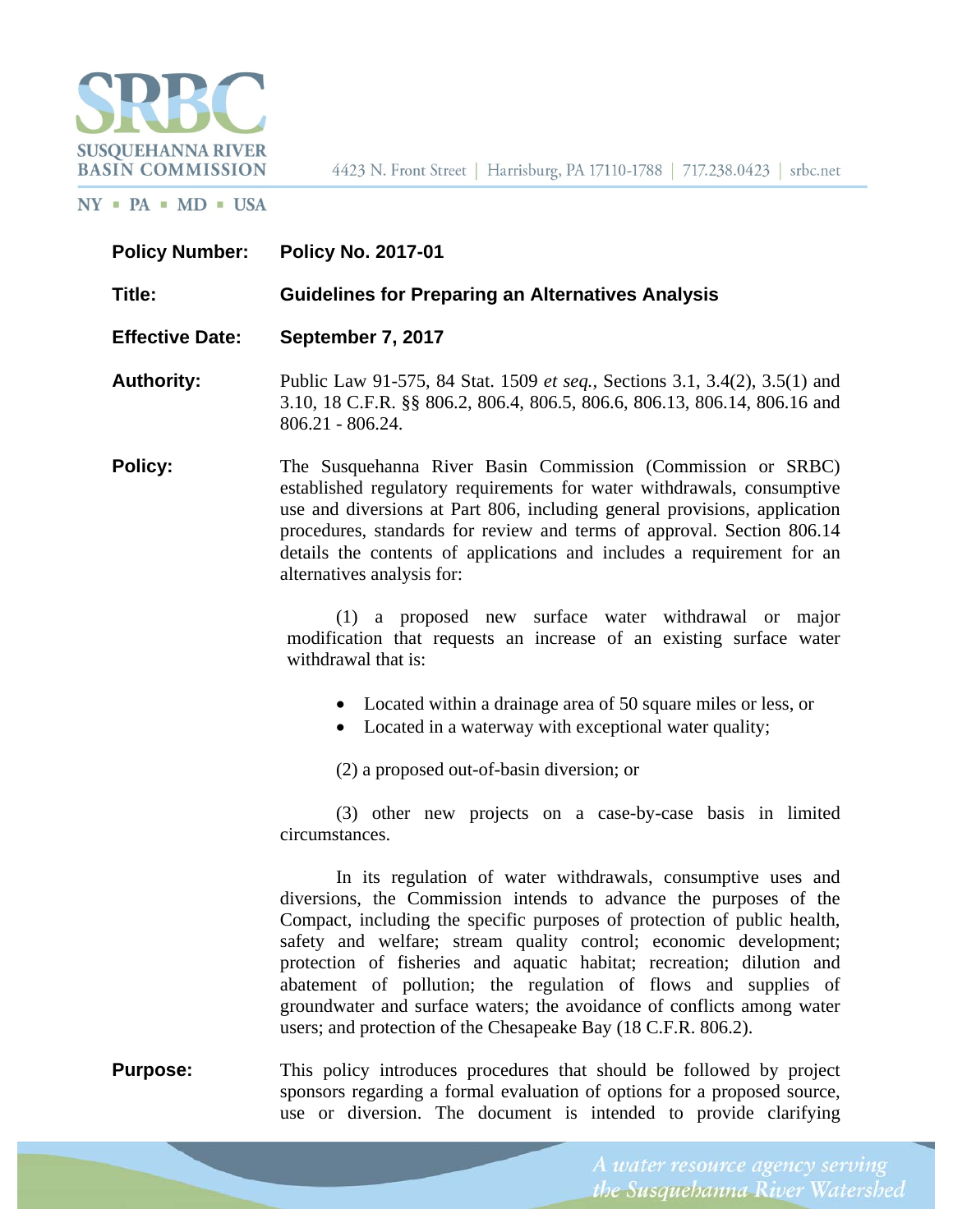|                       | information about when an alternatives analysis is required or may be<br>required, guidelines to the regulated community for conducting the<br>analysis, and implementation guidance on the process and criteria used to<br>evaluate an alternatives analysis consistent with the standards set forth in<br>regulation.                                                                                                                                                                                                                                                                |
|-----------------------|----------------------------------------------------------------------------------------------------------------------------------------------------------------------------------------------------------------------------------------------------------------------------------------------------------------------------------------------------------------------------------------------------------------------------------------------------------------------------------------------------------------------------------------------------------------------------------------|
| <b>Applicability:</b> | This policy applies to the review of all project applications where an<br>alternatives analysis is required by regulation and on a case-by-case basis<br>in limited circumstances where such an analysis is requested by the<br>Commission. The document has been developed to provide guidelines to<br>the regulated community. It may also be used by the public to gain<br>information and insight on the Commission's project review program.                                                                                                                                      |
| Disclaimer:           | The policy outlined in this document is intended to supplement existing<br>requirements. Nothing in this policy shall affect regulatory requirements.<br>The policies and procedures herein are not an adjudication or a regulation.<br>This document establishes the framework within which the Commission<br>will exercise its administrative discretion in the future and provides<br>guidance for how the Commission will fulfill its regulatory review<br>requirements. The Commission reserves the discretion to deviate from this<br>policy statement if circumstances warrant. |

Page length: 15 pages.

**Preparing An Alternatives Analysis**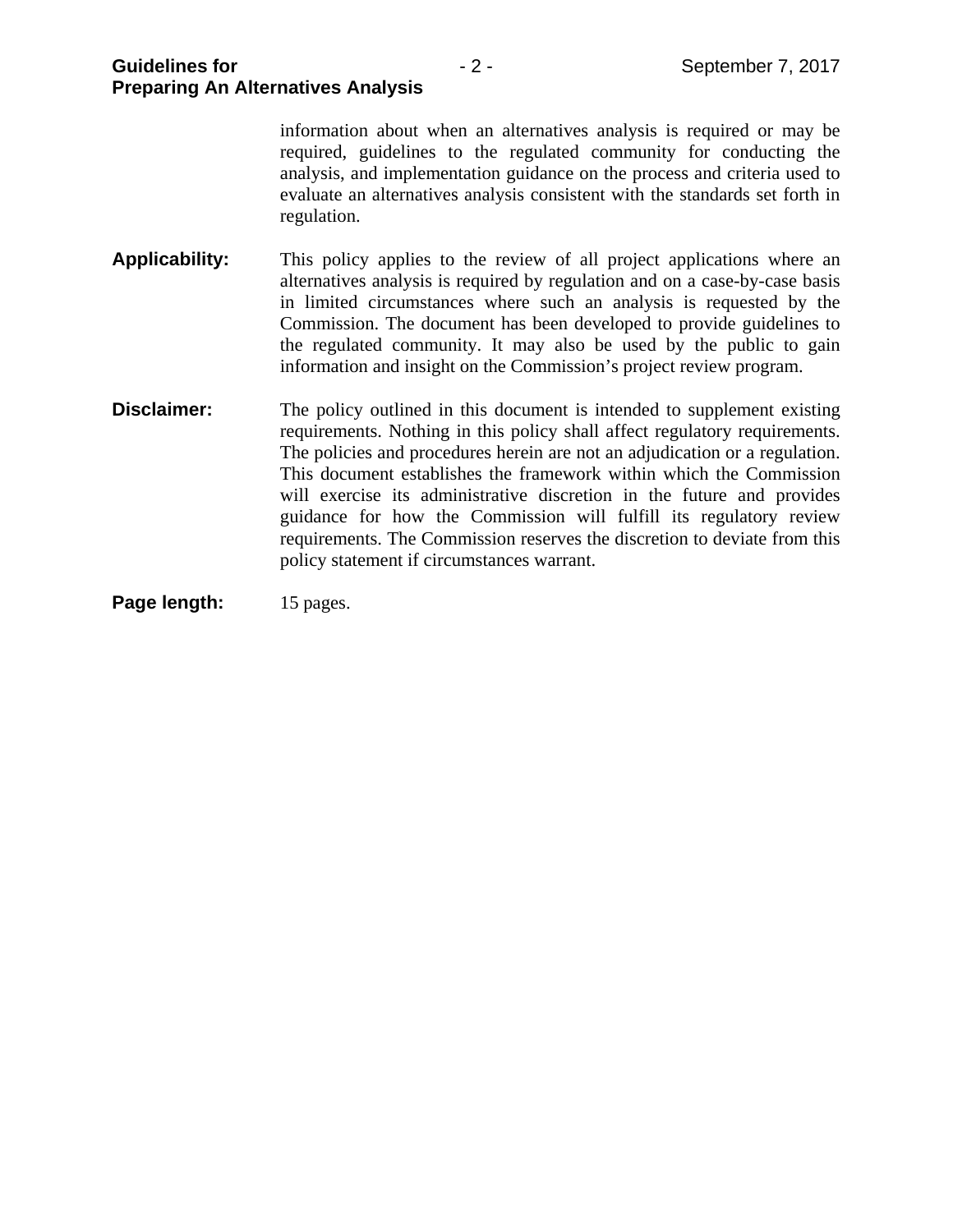#### **I. Introduction**

 This policy of the Susquehanna River Basin Commission (Commission or SRBC) introduces procedures that should be followed by project sponsors for preparation of a formal evaluation of alternatives. The general purpose of the regulatory requirements for an alternatives analysis is to promote better management of the water resources in the Susquehanna River Basin (Basin). Through an alternatives analysis, project sponsors can demonstrate that they have made good faith efforts during the planning process to evaluate a range of options to develop and conserve water sources that would satisfy the project's objectives and water demand, in terms of both quantity and quality.

 Some areas in the Basin have natural conditions or existing demands that limit the amount of water resources available, and these locations may support very little additional water resource development without exacerbating diminishing water levels, increasing competition among users, and expanding dry stream reaches. Other areas may have pristine water courses with healthy aquatic communities that may be especially sensitive to resource over-development. In these settings, the Commission routinely imposes passby requirements, withdrawal limitations and other operating conditions in its withdrawal approvals to avoid potential significant adverse impacts due to lowering of stream flow levels; surface water availability, including cumulative uses; rendering competing supplies unreliable; affecting other water uses; causing water quality degradation that may be injurious to any existing or potential water use; affecting fish, wildlife or other living resources or their habitat; affecting wetlands; or affecting low flow of perennial or intermittent streams. The policy seeks to encourage new development of water resources in settings that ensure the magnitude and nature of a proposed water withdrawal or use is thoughtfully balanced with water availability and water quality concerns.

 A project sponsor is encouraged to review the Commission's Cumulative Water Use and Availability Study (CWUAS) report and interactive web map (http://www.srbc.net/planning/cwuas.htm) early in the planning process. The web map is a planning tool that can help identify watersheds that are likely to meet the projected demand and those where the proposed project is more likely to be denied or approved at reduced quantities or otherwise conditioned to limit impacts. The Commission also strongly recommends scheduling a pre-application conference as one is planning a new facility. While siting and design flexibility still allow consideration of alternative locations or alternate sources, Commission staff can discuss project needs and options, as well as the project review process and applicable regulatory requirements (including an alternatives analysis, if appropriate). Commission staff can help identify those settings that provide the best opportunities for sustainable water supplies while avoiding significant adverse impacts and the potential for conditions that may restrict operations.

 The Commission has broad authority for water resources management under Article 3 of the Susquehanna River Basin Compact (SRBC, 1971). Sponsors of projects subject to review and approval of the Commission under 18 C.F.R. §§ 806.4 or 806.5 are responsible for submitting a complete application in accordance with Commission regulation 18 C.F.R. § 806.13. Requirements for a complete application are given in 18 C.F.R. § 806.14 and are described in application forms for proposed withdrawals and consumptive water uses. Additional informational requirements for diversions are listed in 18 C.F.R. § 806.24.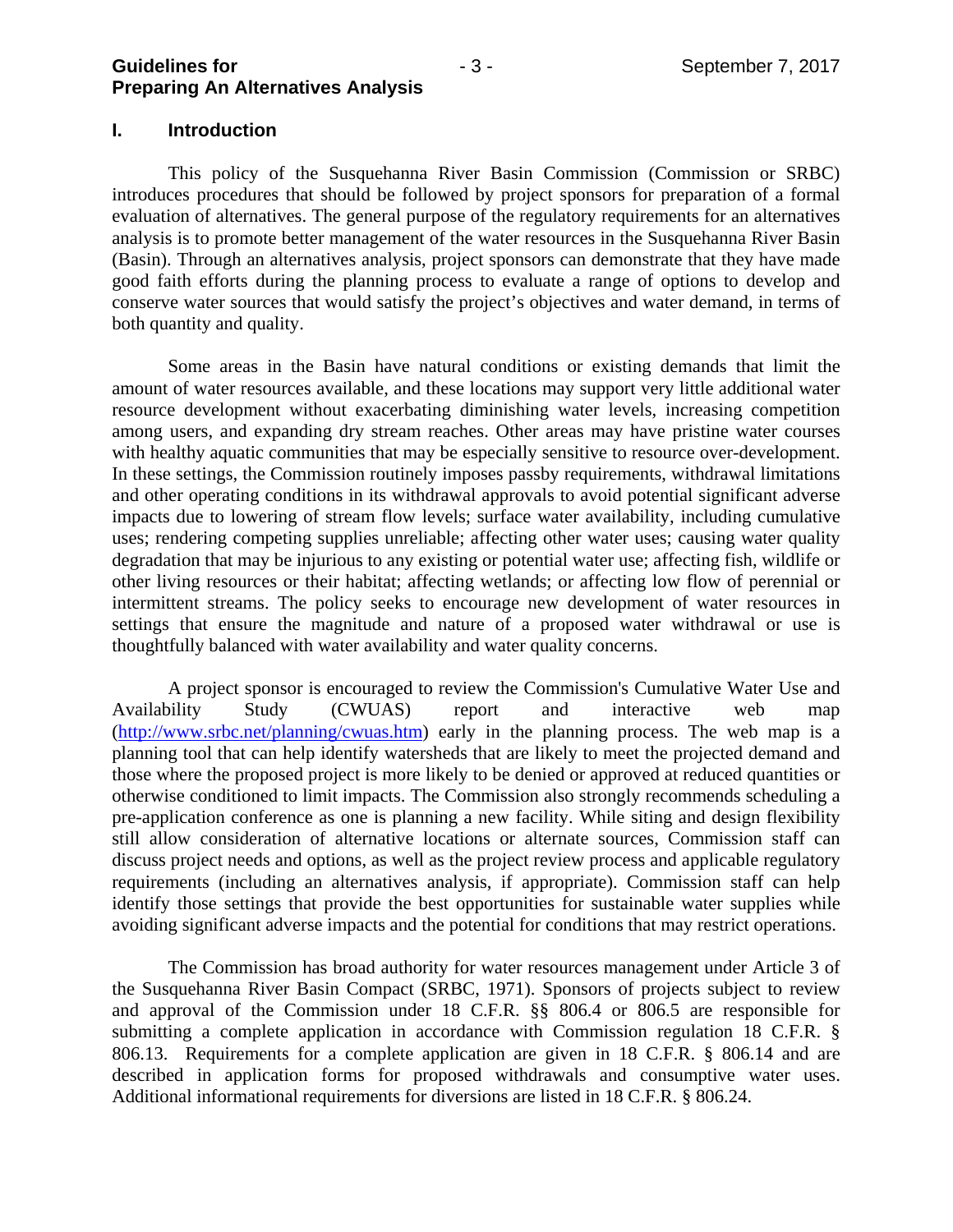In its evaluation of all water withdrawals, consumptive uses and diversions subject to Commission review and approval, general standards set forth in § 806.21 require that a project shall be feasible and not be detrimental to the proper conservation, development, management, or control of the water resources of the Basin. If the Commission determines that a proposed project is not in the best interest of the conservation, development, management, or control of the basin's water resources, or conflicts with the comprehensive plan, it may modify the proposed project and approve it as modified or it may disapprove the project. In addition to the general standards in § 806.21, water withdrawals, consumptive uses and diversions subject to review and approval must also meet special standards at § 806.22, 806.23 and 806.24, respectively. To this end, the Commission has for several decades required project sponsors proposing diversions, and certain other projects upon its request, to conduct a formal analysis of various alternatives to the proposed project and to document that evaluation as part of their application.

Recent revisions of regulations under 18 C.F.R. § 806.14(b) clarify those circumstances in which an alternatives analysis is always required, while reserving discretion to request such an analysis for other proposed projects on a case-by-case basis. Under 18 C.F.R. § 806.24(b)(1)(i), project sponsors proposing an out-of-basin diversion are required to demonstrate their consideration of other reasonable alternatives to the diversion, including efforts to develop and conserve water within the importing basin.

Most projects subject to review and approval are not required to submit an alternatives analysis. For example, project sponsors applying to simply renew the Commission's approval of their existing project without major modification proposing to increase the withdrawal are not required to submit an alternatives analysis, unless otherwise requested by the Commission.

A formal exploration of alternatives by project sponsors should document whether there are other available and practicable options that would satisfy project needs, while having also considered water availability and quality for the identified options. This policy is intended to provide clarifying information to the regulated community regarding the applicability of the alternatives analysis requirement to a project, guidelines to assist project sponsors in preparing an Alternatives Analysis if required, and insight as to the factors and key items that are evaluated in Commission permitting decisions.

#### **A. Definition of an Alternatives Analysis**

For purposes of this document, an Alternatives Analysis is defined as a concise report submitted by a project sponsor as part of the technical information in a water withdrawal, consumptive use, or diversion application to document that they have provided good faith efforts during the planning process to the consideration of alternatives that are available and practicable in terms of meeting the stated objectives of the project, and provide their rationale for the selection of the alternative proposed in the application, be it a source of supply or quantity of withdrawal or use. The range of alternatives should achieve the basic objectives of the project and also be considered from the perspective of impacts to water resources of the Basin.

The Commission will review the proposed project application, including the alternatives identified by the project sponsor. Commission staff will preview their findings and preliminary recommendations for the project, as proposed, with the project sponsor. Commission staff may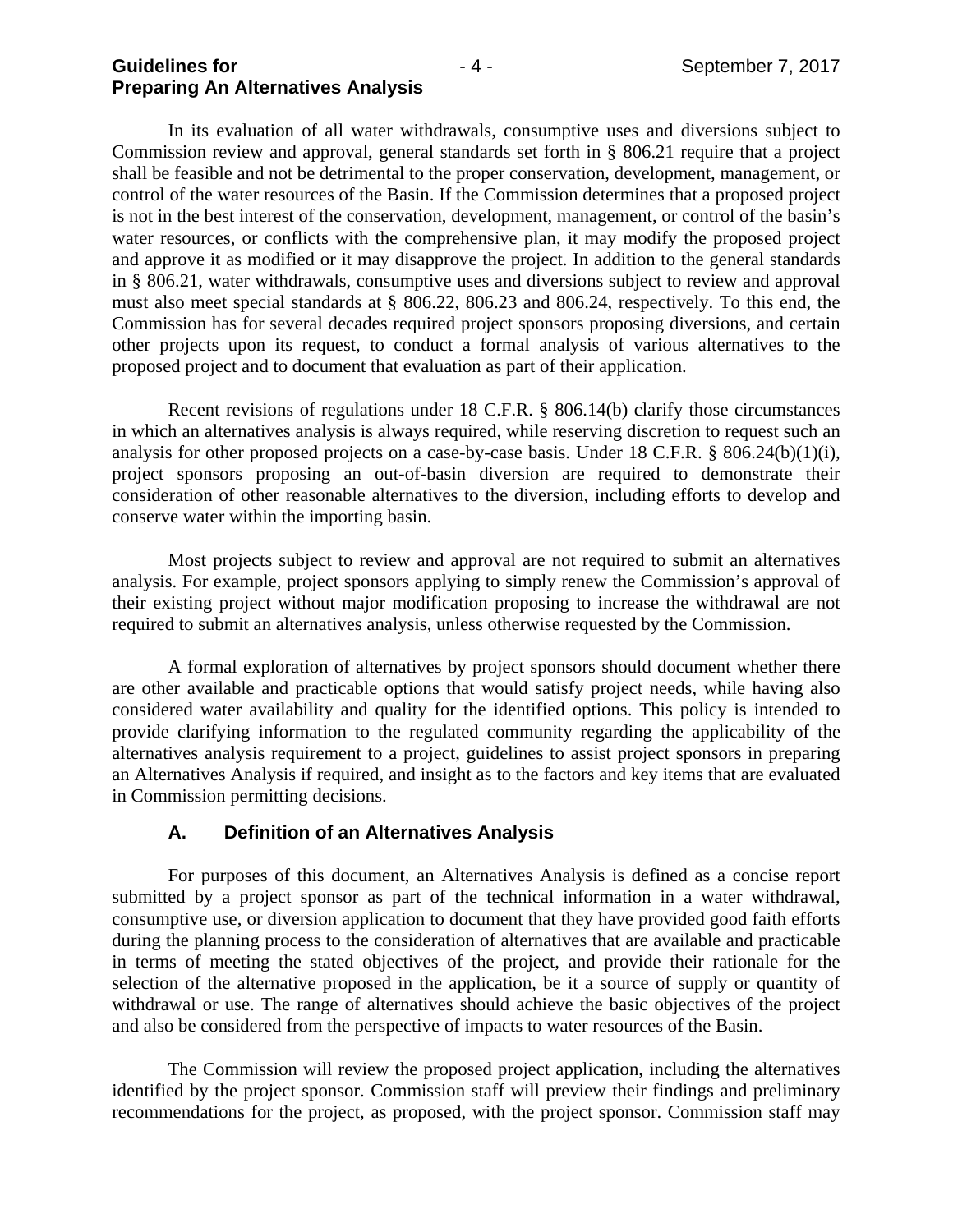also discuss alternatives considered by the project sponsor, other potential options and possible revisions to the proposed project.

### **B. Applicability of Alternatives Analysis Requirements**

 The requirements for when an alternatives analysis must be prepared are set forth in § 806.14 - Contents of Application. An alternatives analysis is required by regulation as follows:

Surface water withdrawals<sup>1</sup>: Pursuant to § 806.14(b)(1)(v), project sponsors <u>are required</u> to prepare and submit an alternatives analysis for a proposed new surface water withdrawal or major modification that requests an increase of an existing surface water withdrawal that is:

- Located within a drainage area of 50 square miles or less, or
- Located in a waterway with exceptional water quality<sup>2</sup>.

Project sponsors may be required by the Commission to prepare and submit an alternatives analysis for other new surface water projects and major modifications that request an increase of an existing withdrawal.

Diversions: Pursuant to  $\S$  806.14(b)(5)(i), project sponsors are required to provide information that a proposed out-of-basin diversion will meet the standards in § 806.24(b)(1)(i) – Standards for Diversions. These standards require project sponsors to demonstrate that they have considered reasonable alternatives to the diversion, including efforts to develop and conserve water within the importing basin. Thus, project sponsors are required to prepare and submit an alternatives analysis for any proposed out-of-basin diversion. Project sponsors applying for approval of an into-basin diversion are commonly not required to submit an alternatives analysis.

Groundwater withdrawals: Pursuant to  $\frac{8}{9}$  806.14(b)(2)(v), project sponsors may be required by the Commission to prepare and submit an alternatives analysis for new projects and major modifications that request an increase of an existing groundwater withdrawal.

Consumptive uses: Pursuant to  $\S$  806.14(b)(3)(iii), project sponsors may be required by the Commission to prepare and submit an alternatives analysis for new projects. Note that under § 806.4(a)(1), to the extent that a proposed consumptive use involves a withdrawal from groundwater or surface water, the project is also subject to the standards set forth in § 806.23 and the corresponding application requirements set forth in § 806.14.

<sup>&</sup>lt;u>.</u> <sup>1</sup> Surface water withdrawals by public water suppliers subject to the provisions of the Pennsylvania Water Rights Act of 1939 are commonly reviewed under the Memorandum of Understanding between the Commission and the Pennsylvania Department of Environmental Protection regarding coordination of project review functions. Project sponsors need not submit an alternatives analysis related to an allocation request, unless notified during the water allocation permit review process being conducted by PA DEP that a separate Commission approval is require

allocation permit review process being conducted by PA DEP that a separate Commission approval is required.<br><sup>2</sup> Exceptional water quality, although undefined in Commission regulations, is generally considered to be present streams designated as TS (Trout Spawning Waters) [NY]; Exceptional Value (EV) [PA] and Tier II Waters [MD]. In Pennsylvania, wetlands in watersheds tributary to watercourses with the state designation of EV are generally considered to have exceptional water quality. Recent water quality data or the results of an Aquatic Resource Survey conducted by the Commission may also be used to identify streams or wetlands functioning as exceptional quality surface waters.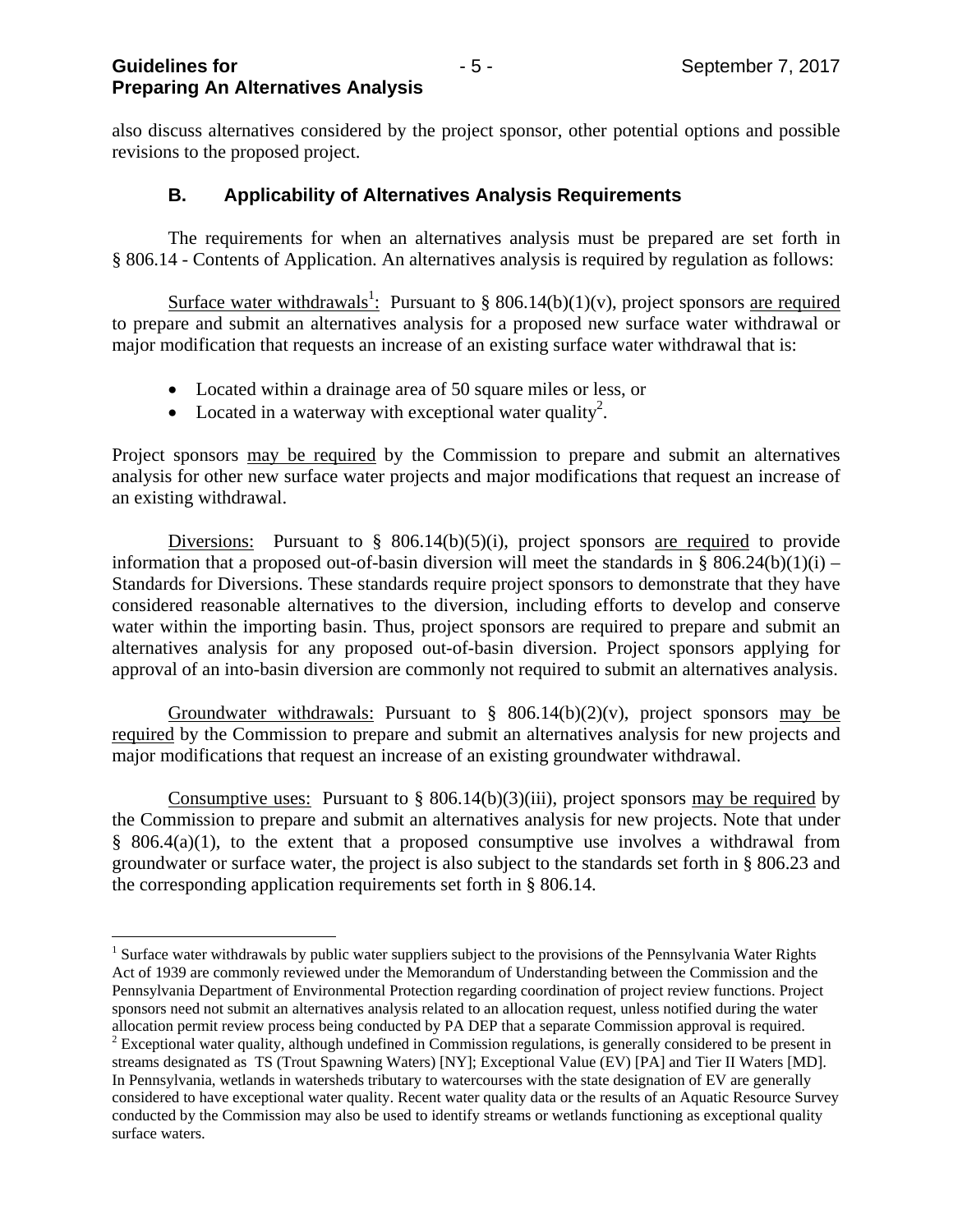Factors for requesting an Alternatives Analysis: An alternatives analysis also may be required by the Commission under  $\S$  806.14(b)(2) and (3) on a case-by-case basis for other new projects. In the past, the Commission has only rarely exercised its discretion to require an alternatives analysis when not specified in regulation. This policy does not anticipate any changes to that past practice.

The Commission considers various factors in its determination of whether a formal analysis of alternatives is necessary to complete its technical review of a project application. These factors consider the specific details and purpose of the proposed project, assess the inherent quality of the environment of the proposed setting and its relative sensitivity to potential impacts from the project (both context and magnitude), and ensure consistency with the *Comprehensive Plan for the Water Resources of the Susquehanna River Basin* (2013), among others. The Commission can provide project-specific guidance at pre-application meetings.

 The Commission will notify the project sponsor that an Alternatives Analysis is necessary to complete technical review as early as possible during the application process. Notification may occur during pre-application discussions or meetings, or during the application review process. In addition to any administrative and technical deficiencies noted in the materials submitted for review, an application will be deemed incomplete pursuant to § 806.16 until a required Alternatives Analysis is received.

#### **II. Elements of an Alternatives Analysis**

 The Alternatives Analysis report lists and briefly describes the alternatives considered; screens the alternatives in terms of their ability to satisfy project purposes and objectives, technical feasibility, economic feasibility and cost-effectiveness, water resource impacts and other significant considerations (including other environmental impacts); explains the extent of the investigation and all significant assumptions made in the analysis of alternatives; and provides the reasons for the project sponsor's selection of the proposed alternative in the application. An Alternatives Analysis should include the following general elements:

- A. Description of the proposed project;
- B. Identification of alternatives;
- C. Description and analysis of alternatives;
	- a. Technical feasibility;
	- b. Economic feasibility;
	- c. Water resources;
- D. Extent of the investigation;
- E. Rationale for the proposed project.

 The Alternatives Analysis report should be concise. The amount of information and level of detail required depends on the nature of the project, its degree of impact on water resources, the specific circumstances of the application and any requirements in regulation. In regard to requests for a modification to an existing withdrawal, a project sponsor should only include the information that is relevant to the proposed increase.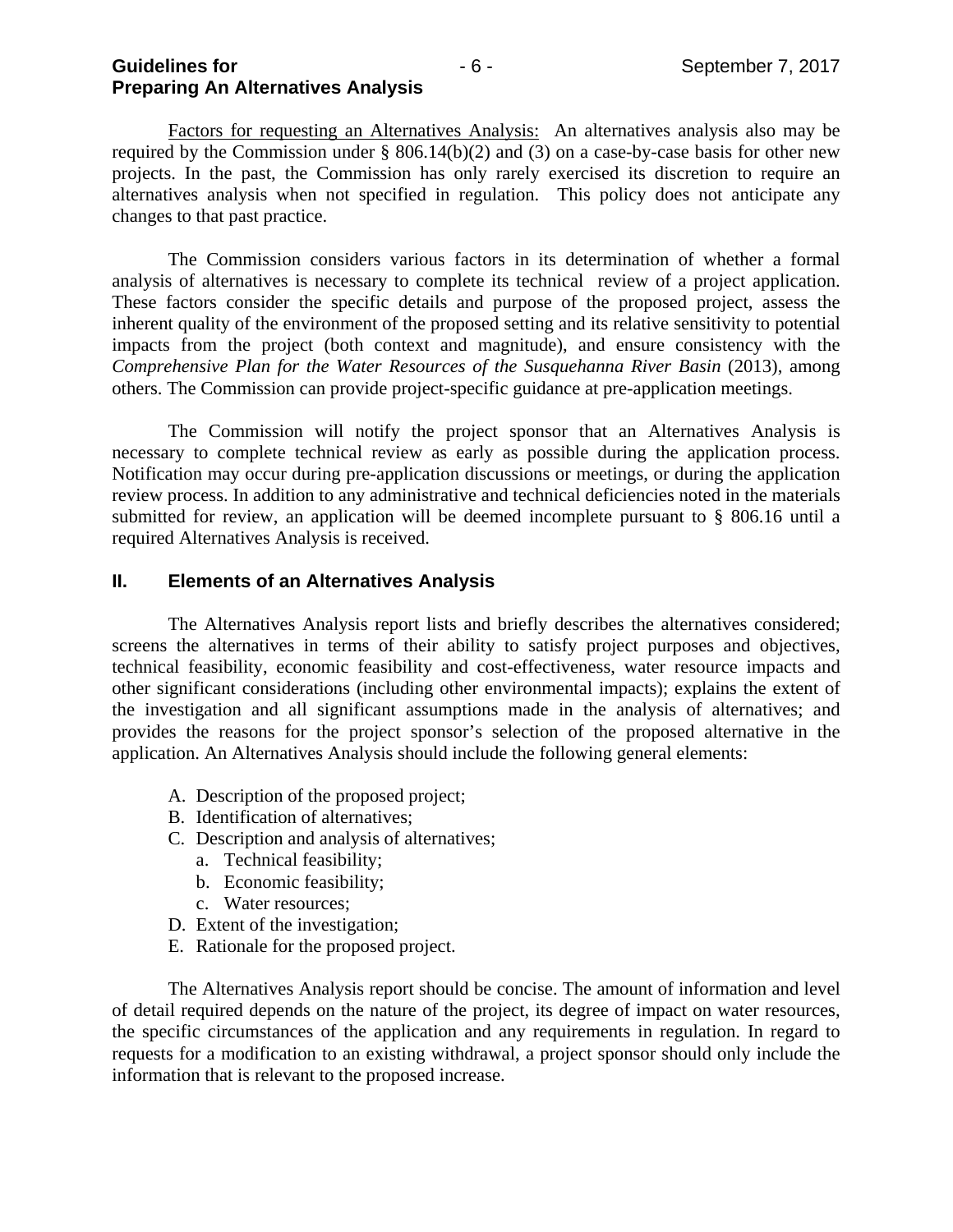The discussion below is intended as general guidance to assure the Alternatives Analysis submitted addresses important elements of project planning. The Commission has adopted specific standards for out-of-basin diversions (contained in § 806.24(b)) projects whereby the project sponsor must demonstrate that they have made good faith efforts to develop and conserve sources of water within the importing basin, and have considered other reasonable alternatives to the diversion. The Alternatives Analysis for a proposed out-of-basin diversion should follow the outline in Appendix E.

 The Appendices A through E are meant for illustrative purposes. Additional appendices containing examples of alternatives analyses may be added to provide further information for project sponsors in meeting the regulatory requirements. All appendices will be subject to periodic adjustment by Commission staff.

### **A. Description of the Proposed Project**

The project sponsor should define the project in its broader sense and its purposes and objectives; for example, to supply water to a public water system, to supply water for natural gas development, or to develop a water source for bottling spring water. The description should identify relevant features of the proposed project, practicality considerations and, where applicable, geographic limits and other factors that may drive or constrain consideration of alternatives. Depending on the type of facility or project, these factors will vary. For example, factors for siting a public water supply may be driven by the consideration of the highest quality water for its supply, proximity to redundant sources for public safety, availability of adequately sized and zoned property, and regulatory constraints such as an area for source quality protection. Factors for siting of a water withdrawal for natural gas development may include proximity to other facilities owned by the same entity, proximity to an acceptable network of roads, and availability of adequately-sized property with stream access. The project description may summarize and reference details included elsewhere in the application about the site, facility and its location, the anticipated long-term owner and operator, how the water withdrawn will be used or consumptively used, the quantity of water needed, and relevant site activities.

### **B. Identification of Alternatives**

Considering the purpose and objectives of the broader project and other relevant factors and constraints, including water availability and quality, the project sponsor should clearly define the alternatives that were considered during their planning process. In exploring alternatives for analysis, the project sponsor should consider those that are clearly available, technically feasible, and reasonably anticipated to have a significantly lesser impact on water resources. These may include the following, as appropriate:

- Alternative facility locations and alternate water sources for a set facility site, including larger watersheds and sources with more available water for withdrawals;
- Opportunities for use of lesser quality waters, including wastewater or stormwater;
- Opportunities for use of shared water sources (and interconnections);
- Alternate withdrawal rates and storage options that would support project objectives and purpose;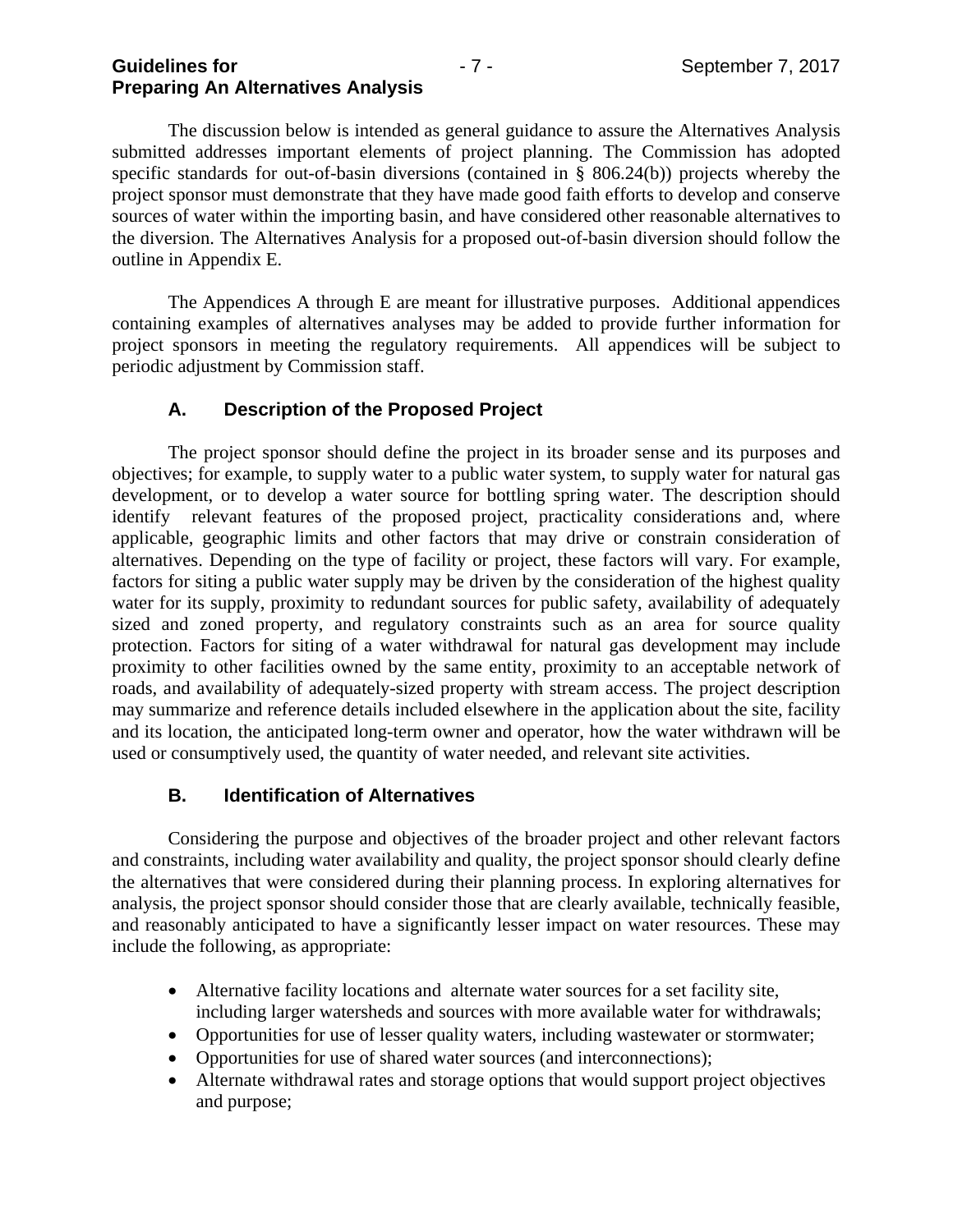**Guidelines for** The Company of  $\overline{a}$  and  $\overline{b}$  - 8 - September 7, 2017 **Preparing An Alternatives Analysis** 

- Alternative technologies for reducing the amount of water required or consumptively used by the project operation;
- Opportunities to eliminate or reduce direct and indirect impacts to water resources of the Basin; and
- Other alternatives to the proposed project.

In the report, the project sponsor should describe a practical number of alternatives (commonly a minimum of three alternatives) that were evaluated. Each alternative should be clearly labeled to be identifiable and separate.

Consideration of alternate facility locations, alternate withdrawal sites or alternate water sources is recommended when practicable. However, an Alternatives Analysis does not necessarily involve an evaluation of alternate sites for location of the water-utilizing facility or activity. It may include options for a water source or location of an intake on a trunk stream rather than a first order tributary, or moving the intake farther downstream so that the withdrawal is in a larger watershed.

#### **C. Description and Analysis of Alternatives**

The description and analysis of each alternative should include pertinent details about the alternate location or site characteristics, alternate water sources and any reductions in demand and any other relevant activities, designs and technologies. The project sponsor should evaluate each alternative, considering its technical feasibility, economic feasibility, impacts to water resources, and other significant environmental impacts.

Specific elements for each project type to consider in its description and analysis of alternatives are contained in the appendices, as follows: Appendix A (Surface Water), Appendix B (Groundwater), Appendix C (Consumptive Use) and Appendix D (Consumptive Use for Power Generation Facilities). Out-of-Basin Diversions are addressed in Appendix E. These include as follows:

- 1. Technical feasibility: The project sponsor should describe the technical feasibility of each alternative. For technical feasibility, the project sponsor should consider project location and project logistics.
- 2. Economic feasibility: The project sponsor should consider estimated costs of each alternative, including cost of parcel acquisition, upfront and ongoing operations costs, cost of supporting infrastructure, and cost of consumptive use mitigation responsibilities. While it is unnecessary to cost out every potential alternative in detail, the project sponsor should provide the basis for comparing the relative cost of alternatives selected for consideration and evaluate cost-effectiveness of the alternatives. Consistent with the Comprehensive Plan, the Commission commonly gives highest consideration to the least costly means for meeting water supply needs consistent with environmental quality and resource conservation objectives and goals.
- 3. Water resources: For each alternative, the project sponsor should consider water resources in terms of contributing drainage area and water availability, water quality,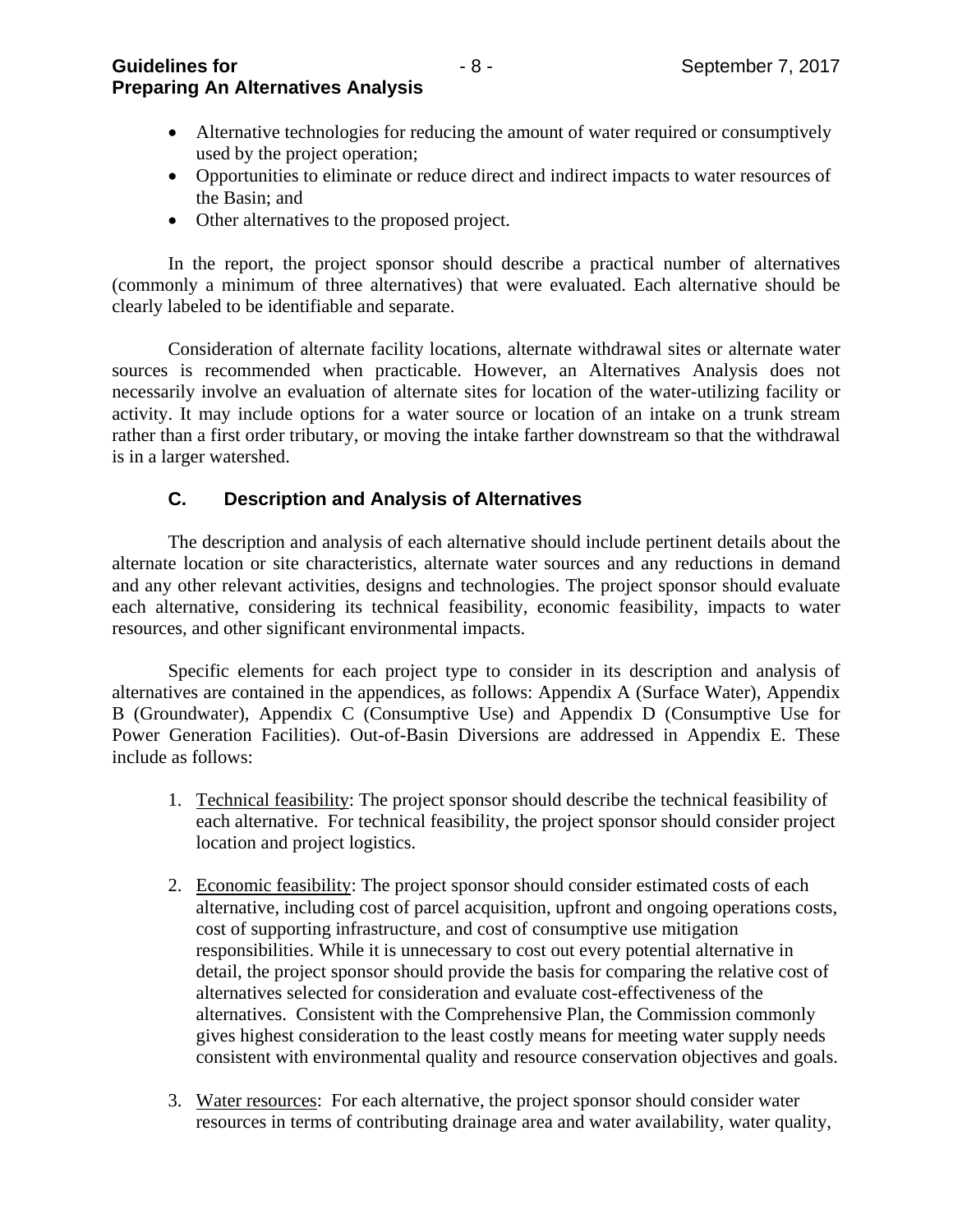source sustainability versus projected water needs, and other uses and users within the watershed. The project sponsor should consider each alternative water source's potential for impacts (direct, indirect, and cumulative) to water resources of the Basin and ability to satisfy the realistic projections of water demand required during operations, use during construction and any phasing of that demand; seasonal and monthly variability of withdrawal and uses.

# **D. Extent of the investigation**

 The project sponsor should clearly define the reasons for limiting their consideration to the alternatives evaluated in this document. The project sponsor should also fully explain and justify all assumptions in the submittal. These may include any assumptions used for projects in which project planning is incomplete; any limitations used in project design, choice of technologies; and any constraints regarding location and setting.

# **E. Rationale for the proposed project**

The project sponsor should conclude the Alternatives Analysis by summarizing the reasoning followed to select the proposed project, be it a source of supply or quantity of withdrawal or use, and justify the proposed project within the context of the analyses performed.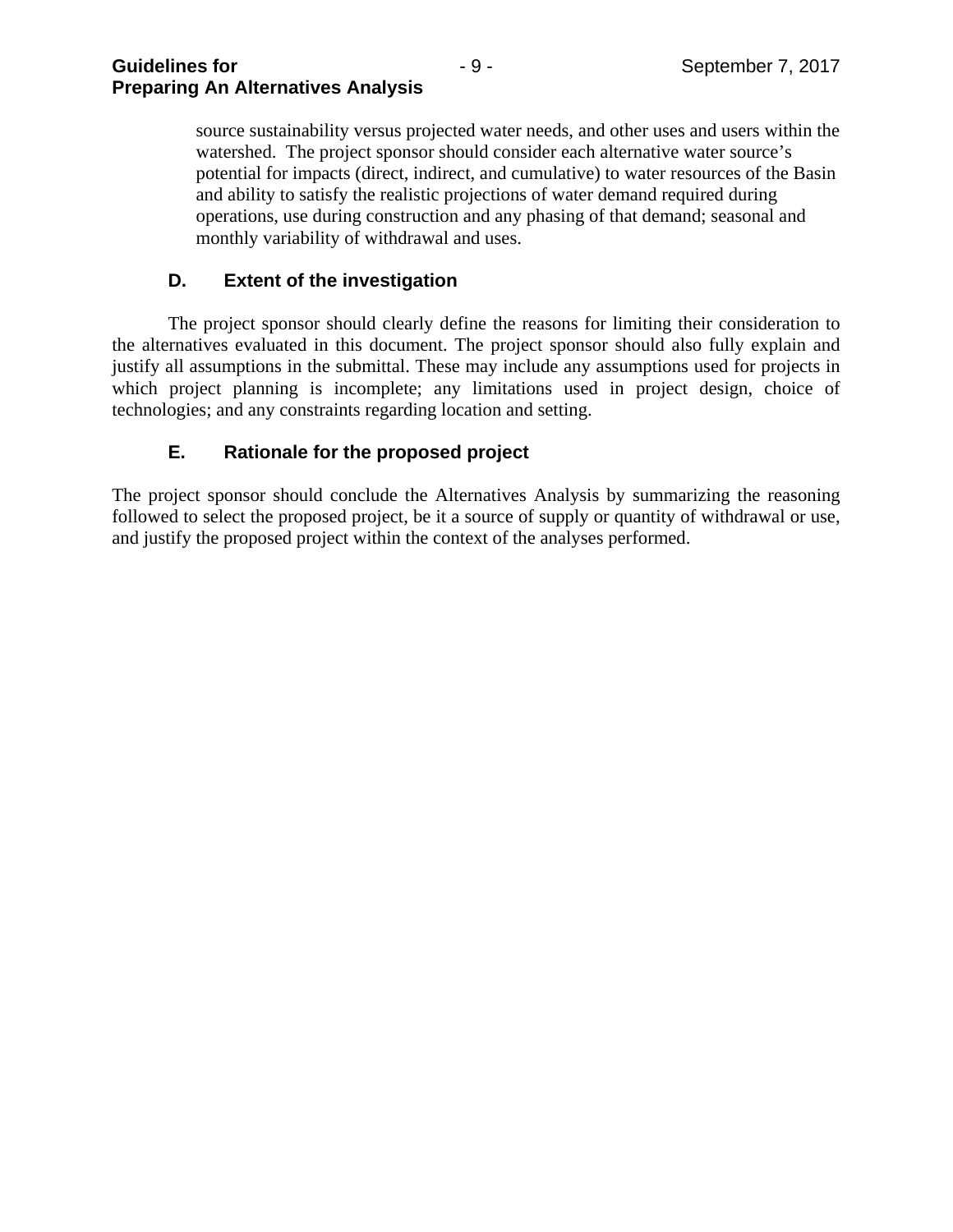# **Appendix A. Surface Water Withdrawal - Description and Analysis of Alternatives**

Suggested elements include, but are not limited to:

- 1. Technical feasibility
	- a. Project location
		- Source water name and parcel location
		- Site characteristics
		- Distance from where water will be used
		- Parcel limitations or constraints as related to project purpose
	- b. Project logistics
		- Sufficient parcel size
		- New development or redevelopment in existing footprint
		- Losses through distribution system (public water supply)
		- Utilization of water conservation technologies
		- Relationship between requested quantity and utilization of storage, to minimize daily and instantaneous withdrawal rates.
- 2. Economic feasibility
	- a. Estimated cost of parcel acquisition
	- b. Estimated cost of upfront and ongoing operations
	- c. Estimated cost of supporting infrastructure
	- d. Estimated cost of consumptive use mitigation (not applicable to public water supply)
- 3. Water resources
	- a. Contributing drainage area size (Aquatic Resource Class)
	- b. Water availability at the point of withdrawal
	- c. Water quality classification
	- d. Source sustainability versus projected water needs
	- e. Existing uses and users (approved projects in same watershed, recreational uses, etc.)
	- f. Potential for impacts to water resources of the Basin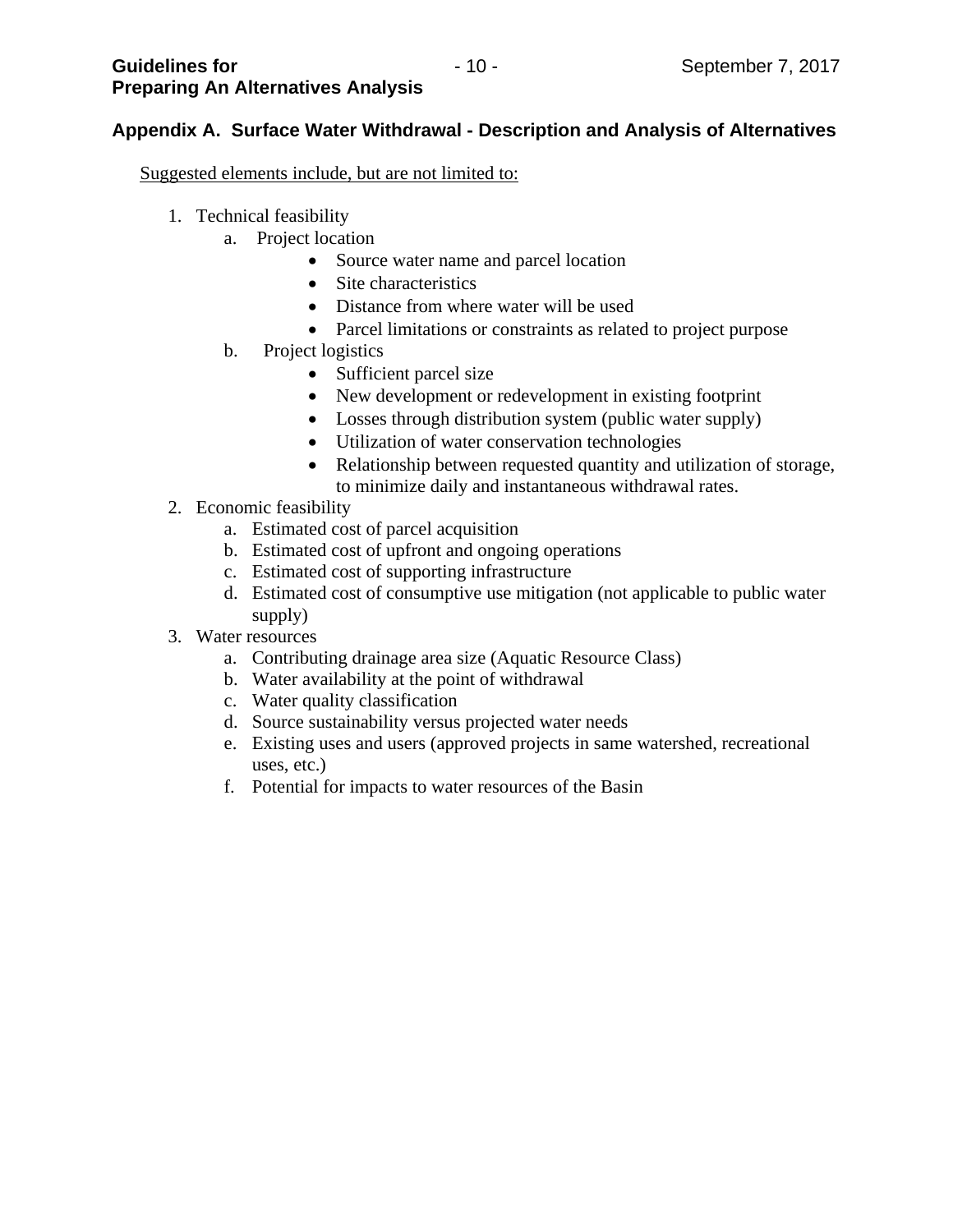# **Appendix B. Groundwater Withdrawal - Description and Analysis of Alternatives**

Suggested elements include, but are not limited to:

- 1. Technical feasibility
	- a. Project location
		- Parcel location
		- Site characteristics
		- Distance from where water will be used
		- Parcel limitations or constraints as related to project purpose, source water protection area requirement by state agencies (public water supply)
	- b. Project logistics
		- Sufficient parcel size
		- New development or redevelopment in existing footprint
		- Losses through distribution system (public water supply)
		- Water conservation efforts
		- Relationship between requested quantity and utilization of storage or water conservation technologies to minimize daily and instantaneous withdrawal rates
- 2. Economic feasibility
	- a. Estimated cost of parcel acquisition
	- b. Estimated cost of upfront and ongoing operations
	- c. Estimated cost of supporting infrastructure and treatment systems
	- d. Estimated cost of consumptive use mitigation (for non-public water supply)
- 3. Water resources
	- a. Hydrogeologic setting
	- b. Groundwater availability & recharge
	- c. Source water quality
	- d. Source sustainability versus projected water needs
	- e. Area of influence
	- f. Existing uses and users (approved projects in same recharge area or watershed)
	- g. Potential for impacts to water resources of the Basin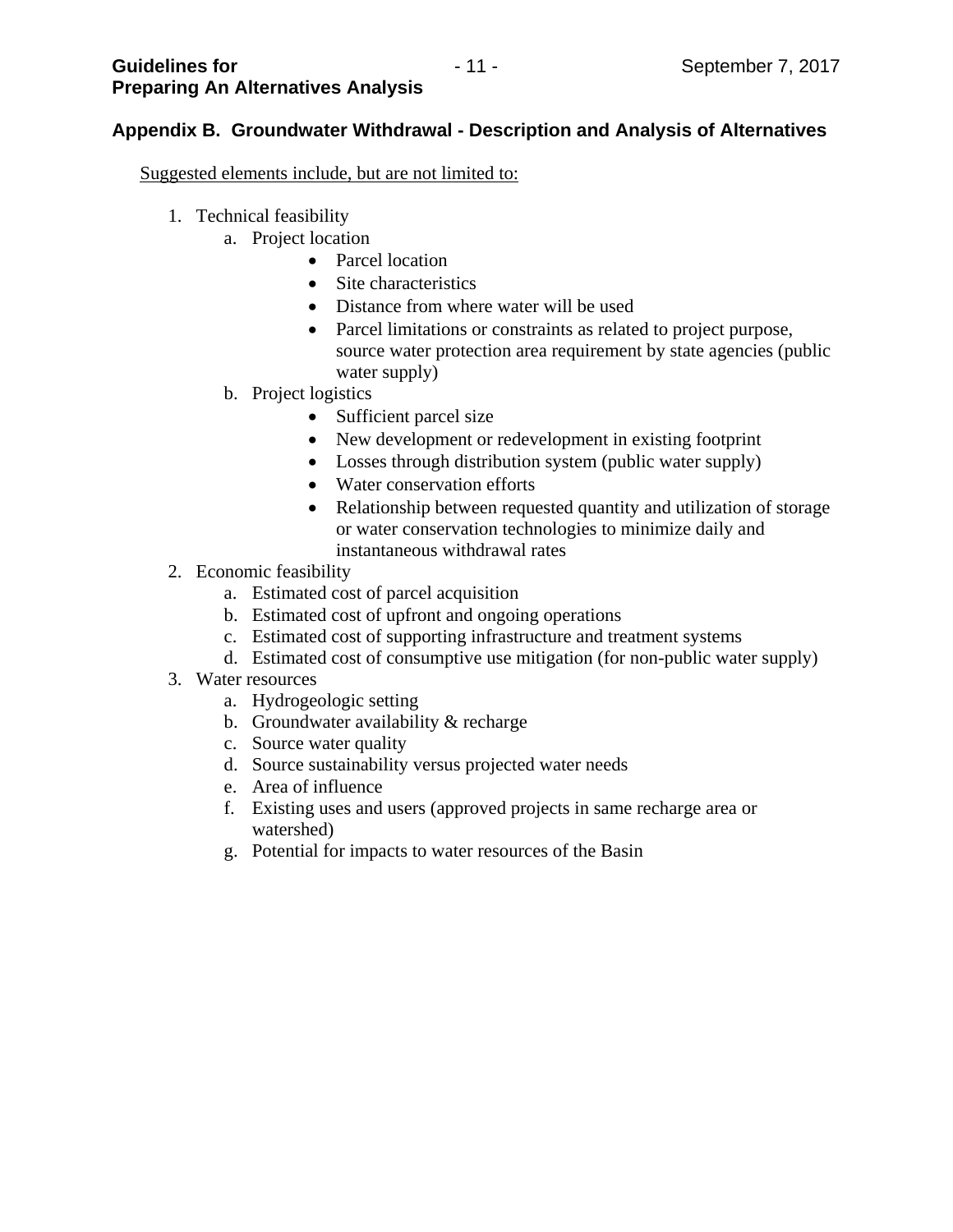# **Appendix C. Consumptive Use - Description and Analysis of Alternatives**

In addition to the withdrawal elements applicable if the project includes a withdrawal, suggested elements include, but are not limited to:

- 1. Technical feasibility
	- a. Methods for reducing overall consumptive use
	- b. Methods for implementing newer technologies to achieve water conservation
- 2. Economic feasibility
	- a. Estimated cost of methods to reduce consumptive use
	- b. Estimated cost of newer technologies for water conservation efforts
	- c. Proposed consumptive use mitigation method and estimated costs

#### 3. Water resources

- a. Point of discharge/return water as related to water loss from the withdrawal source
- b. Use of alternate sources during low flow periods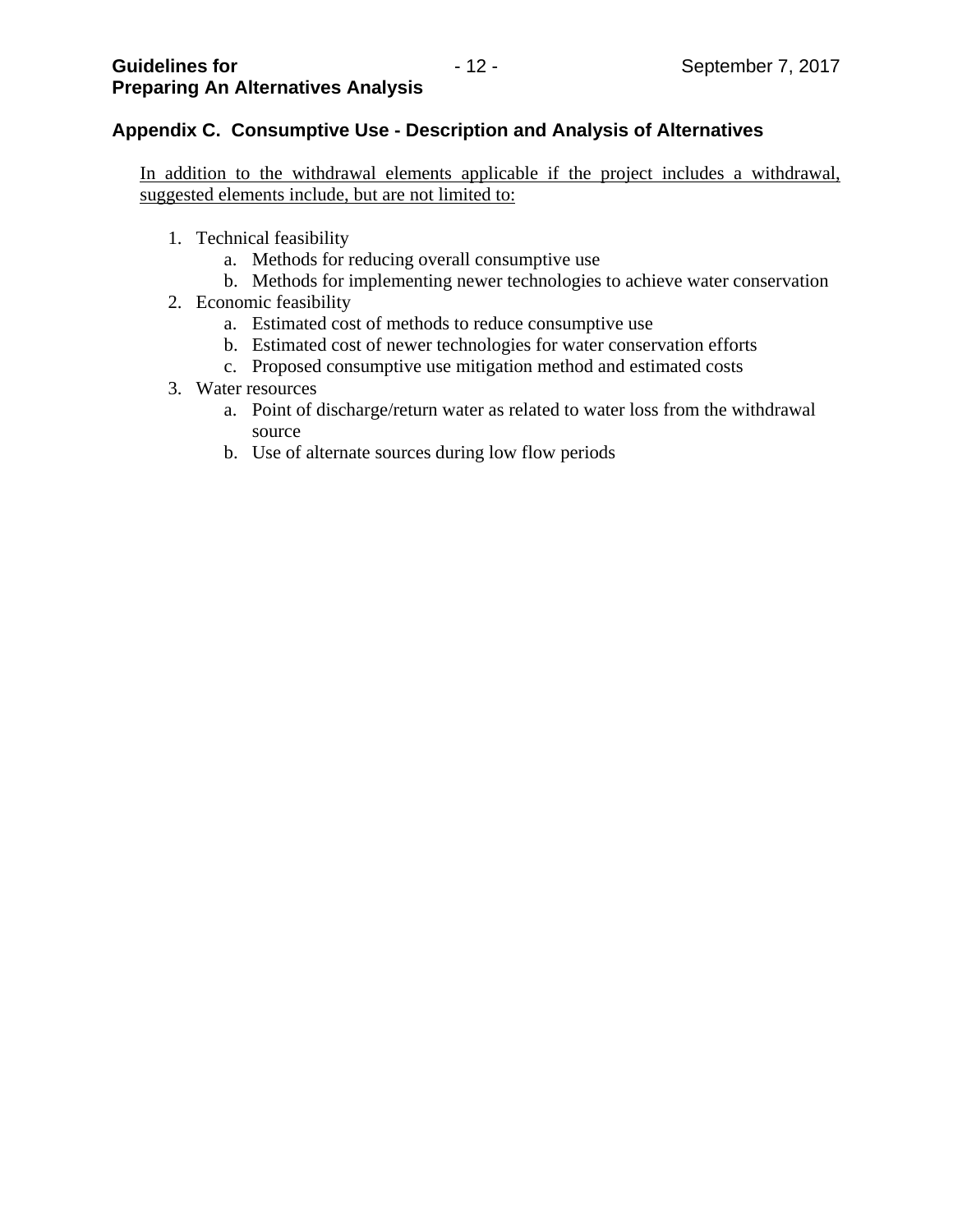**Appendix D. Consumptive Water Uses Related to Power Generation** (SRBC Resolution No. 2015-02)

In addition to the withdrawal elements applicable if the project includes a withdrawal, suggested elements include, but are not limited to:

- 1. Technical feasibility
	- a. Project location
		- The project sponsor should provide an analysis of other sites that were considered with respect to the availability of water, fuel source(s), transmission lines, and prospective markets. The analysis should demonstrate the benefits of the chosen alternative.
		- Major project milestones such as determination of site location, choice of technologies, design, procurement, construction and completion date.
	- b. Project logistics
		- The daily, monthly, and annual water use should be described, including any anticipated seasonal cycling.
		- The estimated output per unit of water consumed should be provided, such as gallons per MWh.
		- Major project milestones such as determination of site location, choice of technologies, design, procurement, construction and completion date.
- 2. Economic feasibility
	- a. Estimated cost of upfront and ongoing operations.
	- b. The project sponsor should provide a general description of the water uses and water conservation options available and provide a net present value (NPV) analysis that addresses differential on-going costs such as fuel efficiency, output reductions, and cost of CU mitigation.
- 3. Water resources
	- a. Potential impacts to aquatic life related to water withdrawal and consumptive use
	- b. Potential impacts to communities and wildlife habitat related to construction and maintenance of fuel pipelines and electric transmission lines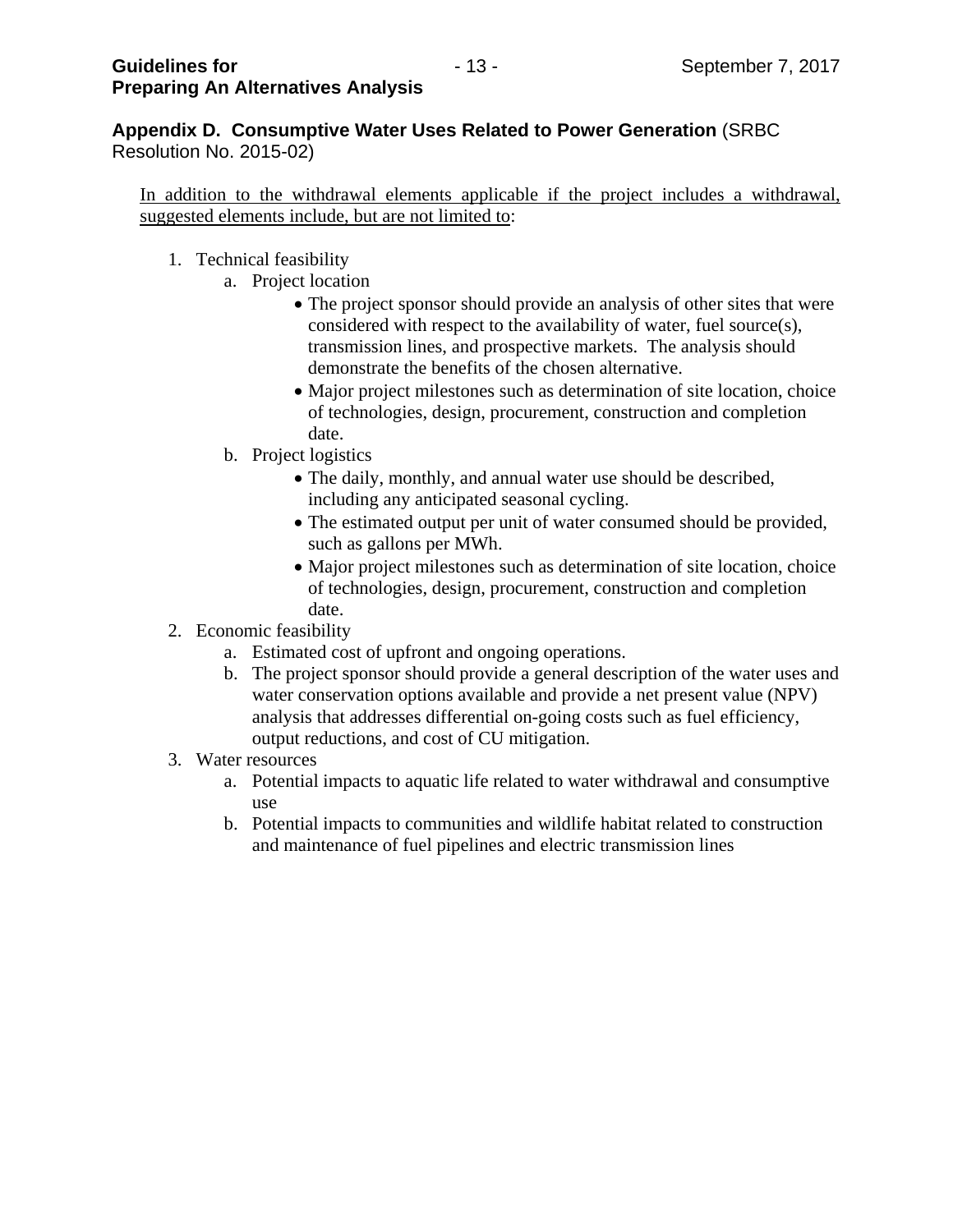# **Appendix E. Out-of-Basin Diversions - Description and Analysis of Alternatives**

For each alternative, suggested factors include, but are not limited to:

- 1. Stated goal of the alternative
	- a. Development of sources of water within the importing basin
	- b. Conservation of sources of water within the importing basin
	- c. Other alternatives to the diversion
- 2. Sources of water within the importing basin (surface water, groundwater, storage options, interconnections)
	- a. Technical feasibility
		- i. Are sources available?
		- ii. What is the distance from the location where the water will be used?
		- iii. What is the availability of water supply infrastructure?
		- iv. What are the limitations or constraints as related to project purpose?
	- b. Project logistics
		- i. New development of a water source, redevelopment or increase in existing source?
		- ii. Describe the projected water use needs through design year.
		- iii. Would this alternative reduce the amount, timing of the diversion, or the duration of the net diversion? (e.g., return of wastewater to the Susquehanna River Basin)
		- iv. What is the level and scope of land use and natural resource planning within the importing basin?
		- v. Is the state taking responsibility to ensure development is adequately supported by in-basin sources of water?
		- vi. Are there any requirements for source water protection areas?
	- c. Economic feasibility
		- i. What are the primary costs or any other appropriate figure for comparison purposes?
		- ii. An analysis to determine aspects of alternatives that inflate or reduce the primary costs for that alternative;
		- iii. Project re-design options that were considered to avoid impacts and still meet the basic purpose and projected needs of the project.
- 3. Water conservation
	- a. Technical feasibility
		- i. What water conservation measures have been implemented or are proposed?
		- ii. Could additional water conservation measures or new technologies reduce the amount, timing, or the duration of the diversion?
		- iii. What are the limitations or constraints as related to project purpose?
	- b. Project logistics
		- i. Availability of infrastructure
	- c. Economic feasibility of the water conservation technology options
		- i. What are the primary costs or any other appropriate figure for comparison purpose?